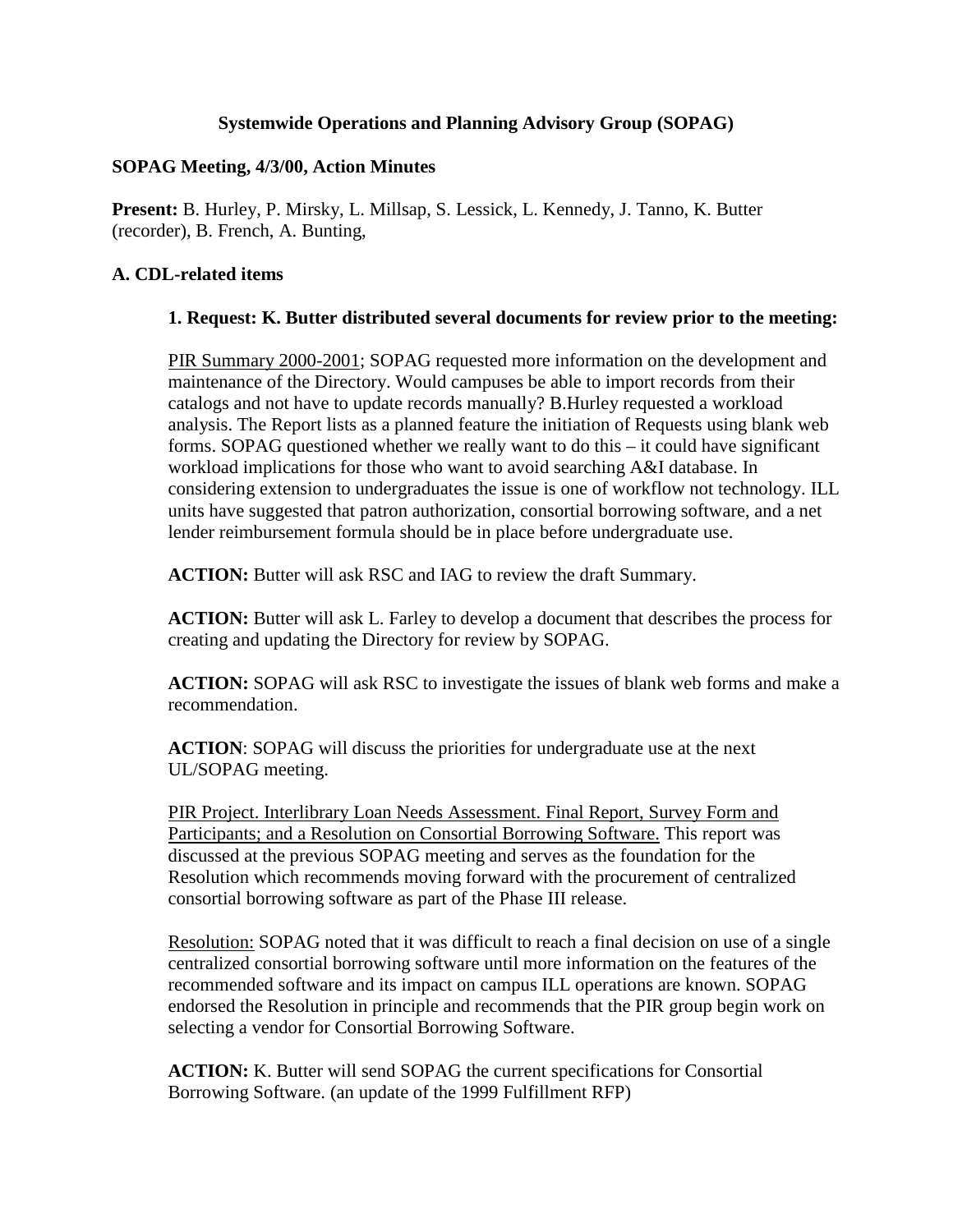Telnet Request: K. Butter presented statistics showing significant decline between 1999 and 2000 in use of Requests through Telnet. Telnet 'Requests' are received as an email message and must be entered into other systems for processing/fulfillment.

### **B. Digital and Other Preservation Issues**

1. Revised Committee Draft Charge: B. Hurley reviewed the revised draft charge distributed on 2/8/00. Campuses have been asked to nominate members for the two committees.

**ACTION:** P. Mirsky will send the report to the UL's for approval.

2. Project Planning Working Group for the Library Collection Management Initiative. The Mellon planning proposal is due by 4/15/00. This will provide \$30-50,000 for planning over the next six months. The next stage would be a request to Mellon for implementation beginning next year.

### **C. Desktop Delivery**

A. Bunting presented the Revised Proposal for Documents to the Web/Desktop Project which includes scanning time comparisons. Using the recommended higher quality equipment the cost for 23 machines for all-campus implementation is \$368,000. This does not include the cost for the staff server. To use the system libraries would need to supply pentium workstations. One model might be a cost-sharing arrangement.

**ACTION:** Each campus is asked to review the number of workstations requested in the initial proposal. Workstation allocation to campuses would be based upon the amount of UC ILL activity with a minimum of 1 workstation per campus.

**ACTION:** SOPAG will ask RSC to add an evaluation section (including software) and to address the issue of sustainability (in terms of local equipment support and maintenance and staffing.)

# **D. Electronic Access to ILL and DD by Undergraduates**

A. Bunting presented the report prepared by the IAG.

# **E. Jt. Steering Committee on Collections**

SLASIAC: B. French noted that there was substantial discussion about collections at the SLASIAC meeting.They reviewed the government information initiative, OAC transition document and grants, and the co-investment principles. French mentioned the challenges ahead in managing the co-investment so that CDL can continue to use its funds strategically.

JSC meeting (north): A repeat of the southern meeting with bibliographers is scheduled for April 17. They will focus on using the licensing toolkit. In addition to humanities and social sciences, the north will include science selectors north and south. JSC is now reviewing top ejournal publishers in psychology, economics, business and social sciences in order to assure that they are represented in the sitewide journal licensing priorities.